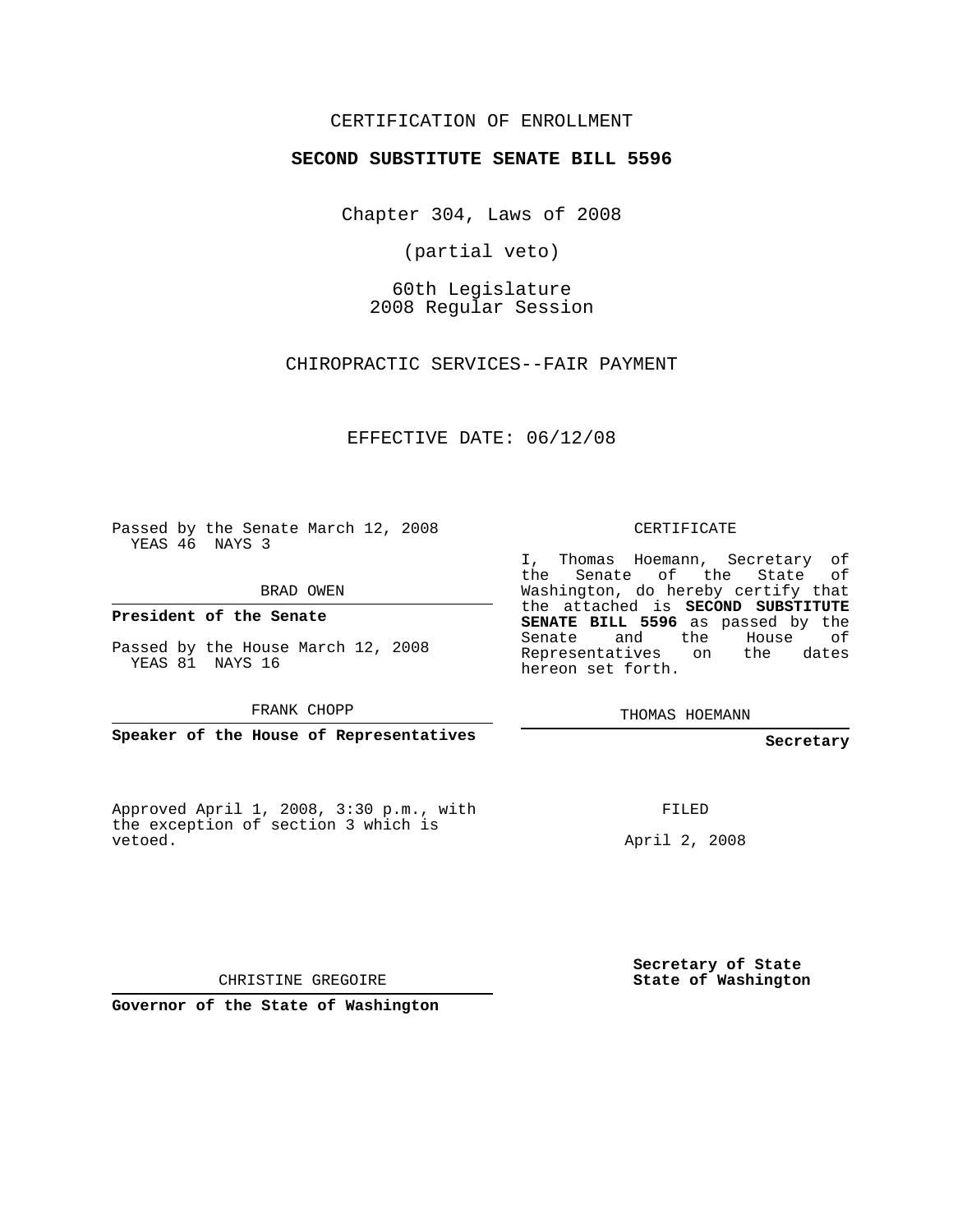## **SECOND SUBSTITUTE SENATE BILL 5596** \_\_\_\_\_\_\_\_\_\_\_\_\_\_\_\_\_\_\_\_\_\_\_\_\_\_\_\_\_\_\_\_\_\_\_\_\_\_\_\_\_\_\_\_\_

\_\_\_\_\_\_\_\_\_\_\_\_\_\_\_\_\_\_\_\_\_\_\_\_\_\_\_\_\_\_\_\_\_\_\_\_\_\_\_\_\_\_\_\_\_

AS AMENDED BY THE HOUSE

Passed Legislature - 2008 Regular Session

## **State of Washington 60th Legislature 2008 Regular Session**

**By** Senate Ways & Means (originally sponsored by Senators Franklin, Benton, Kline, Poulsen, Keiser, and Roach)

READ FIRST TIME 02/04/08.

 AN ACT Relating to fair payment for chiropractic services; amending RCW 41.05.017; adding new sections to chapter 48.43 RCW; and providing an expiration date.

BE IT ENACTED BY THE LEGISLATURE OF THE STATE OF WASHINGTON:

 NEW SECTION. **Sec. 1.** A new section is added to chapter 48.43 RCW to read as follows:

 (1)(a) A health carrier may not pay a chiropractor less for a service or procedure identified under a particular physical medicine and rehabilitation code or evaluation and management code, as listed in a nationally recognized services and procedures code book such as the American medical association current procedural terminology code book, than it pays any other type of provider licensed under Title 18 RCW for a service or procedure under the same code, except as provided in (b) of this subsection. A carrier may not circumvent this requirement by creating a chiropractor-specific code not listed in the nationally recognized code book otherwise used by the carrier for provider payment.

(b) This section does not affect a health carrier's: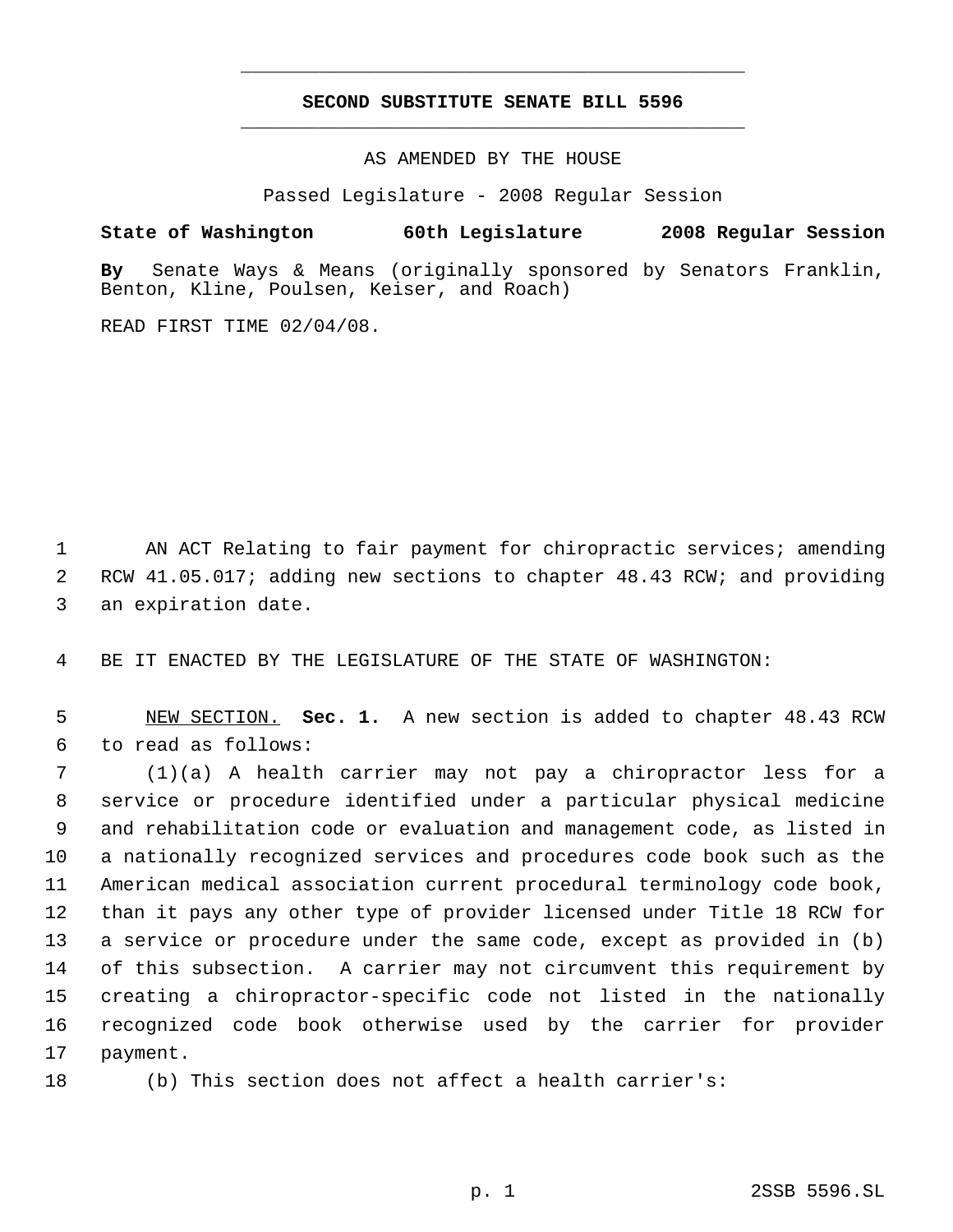(i) Implementation of a health care quality improvement program to promote cost-effective and clinically efficacious health care services, including but not limited to pay-for-performance payment methodologies and other programs fairly applied to all health care providers licensed under Title 18 RCW that are designed to promote evidence-based and research-based practices;

 (ii) Health care provider contracting to comply with the network 8 adequacy standards;

 (iii) Authority to pay in-network providers differently than out-of-network providers; and

 (iv) Authority to pay a chiropractor less than another provider for procedures or services under the same code based upon geographic differences in the cost of maintaining a practice.

(c) This section does not, and may not be construed to:

 (i) Require the payment of provider billings that do not meet the definition of a clean claim as set forth in rules adopted by the commissioner;

18 (ii) Require any health plan to include coverage of any condition; or

(iii) Expand the scope of practice for any health care provider.

 (2) This section applies only to payments made on or after January 1, 2009.

 **Sec. 2.** RCW 41.05.017 and 2007 c 502 s 2 are each amended to read as follows:

 Each health plan that provides medical insurance offered under this chapter, including plans created by insuring entities, plans not subject to the provisions of Title 48 RCW, and plans created under RCW 41.05.140, are subject to the provisions of RCW 48.43.500, 70.02.045, 48.43.505 through 48.43.535, 43.70.235, 48.43.545, 48.43.550, 70.02.110, 70.02.900, section 1 of this act, and 48.43.083.

 *\*NEW SECTION. Sec. 3. A new section is added to chapter 48.43 RCW to read as follows:*

 *(1) On or after January 1, 2010, the commissioner shall contract for an evaluation of the impact of section 1 of this act on the utilization and cost of health care services associated with physical medicine and rehabilitation payment or billing codes and evaluation and*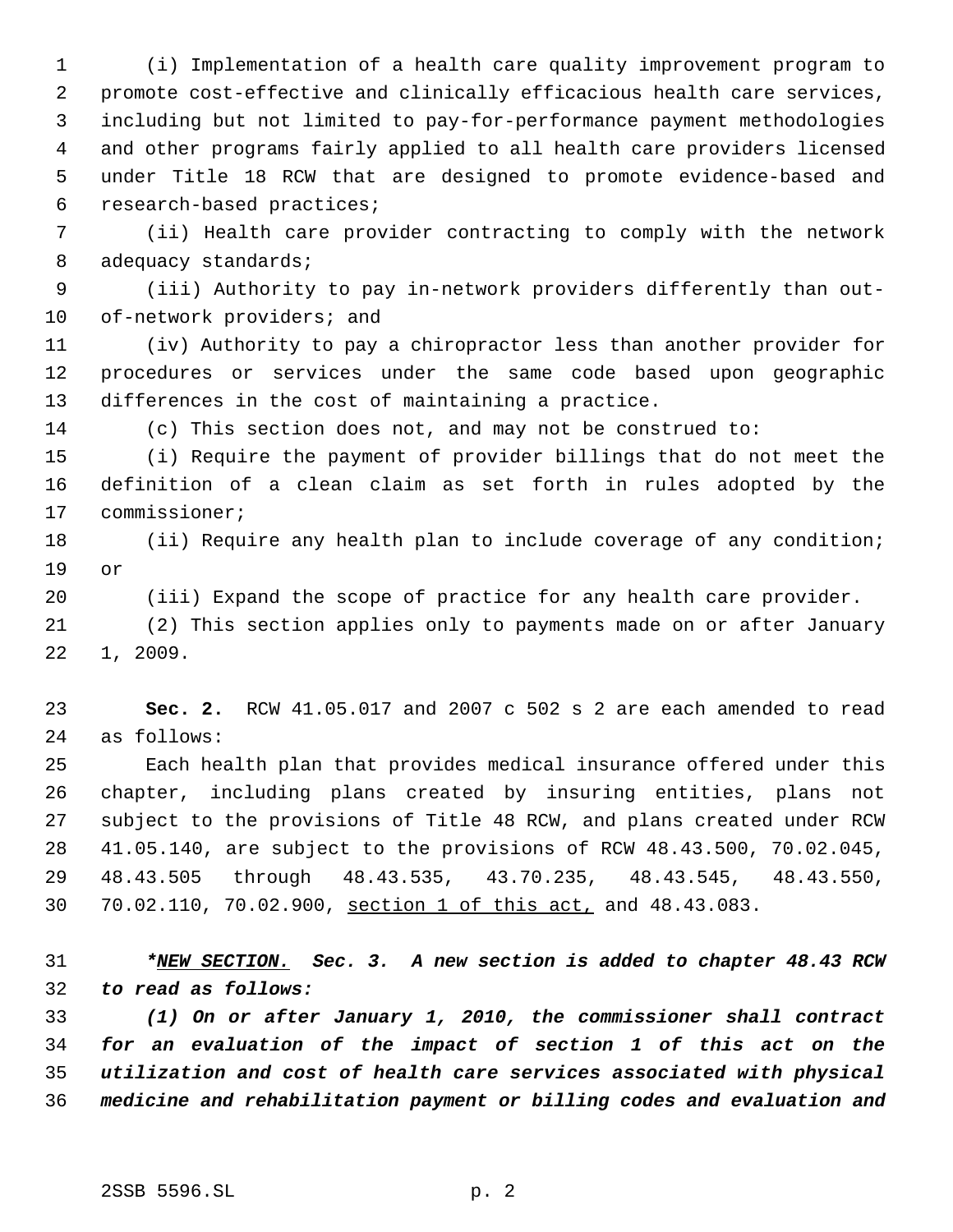*management payment or billing codes, and on the total cost of episodes of care for treatment associated with the use of these payment or billing codes.*

 *(2) The commissioner shall require carriers to provide to the contractor such data as the contractor determines is necessary to complete the evaluation under subsection (1) of this section. Data may include, but need not be limited to, the following:*

 *(a) Data on the utilization of physical medicine and rehabilitation services and evaluation and management services associated with payment or billing codes for those services;*

 *(b) Data related to changes in the distribution or mix of health care providers providing services under physical medicine and rehabilitation payment or billing codes and evaluation and management payment or billing codes;*

 *(c) Data related to trends in carrier expenditures for services associated with physical medicine and rehabilitation payment or billing codes and evaluation and management payment or billing codes; and*

 *(d) Data related to trends in carrier expenditures for the total cost of health plan enrollee care for treatment of the presenting health problems associated with the use of physical medicine and rehabilitation payment or billing codes and evaluation and management payment or billing codes.*

 *(3) Data, information, and documents provided by the carrier pursuant to this section are exempt from public inspection and copying under chapter 42.56 RCW.*

 *(4) The commissioner shall submit the evaluation required in subsection (1) of this section to the appropriate committees of the senate and house of representatives by January 1, 2012. \*Sec. 3 was vetoed. See message at end of chapter.*

NEW SECTION. **Sec. 4.** This act expires June 30, 2013.

Passed by the Senate March 12, 2008.

Passed by the House March 12, 2008.

Approved by the Governor April 1, 2008, with the exception of certain items that were vetoed.

Filed in Office of Secretary of State April 2, 2008.

Note: Governor's explanation of partial veto is as follows:

"I am returning, without my approval as to Section 3, Second Substitute Senate Bill 5596 entitled:

"AN ACT Relating to fair payment for chiropractic services."

This bill provides that a health insurance carrier may not pay a chiropractor less for a given service or procedure than it pays any other provider for that service or procedure.